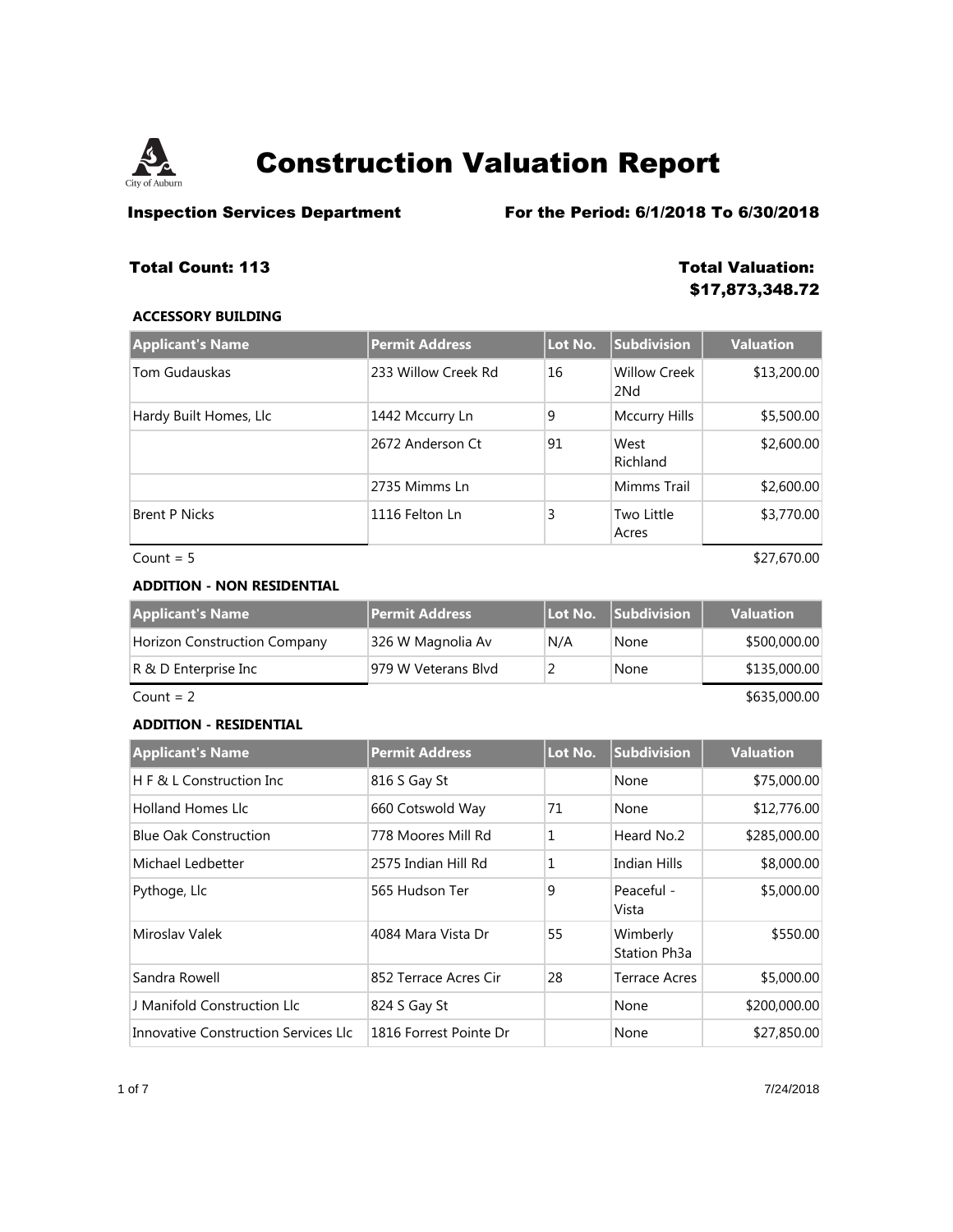

## **Inspection Services Department** For the Period: 6/1/2018 To 6/30/2018

| Calhoun Construction     | 1711 E Samford Av | 4  | East<br>Highlands | \$8,300.00  |
|--------------------------|-------------------|----|-------------------|-------------|
| Dilworth Development Inc | 1733 Glendale Cir | 78 | East Lake         | \$10,195.00 |
| Hooper Homes, Llc        | 233 Marion Cir    | 10 | Ridge Crest       | \$6,500.00  |

 $Count = 12$  \$644,171.00

## **ALTERATION - NON RESIDENTIAL**

| <b>Applicant's Name</b>       | <b>Permit Address</b> | Lot No. | <b>Subdivision</b>          | <b>Valuation</b> |
|-------------------------------|-----------------------|---------|-----------------------------|------------------|
| Chain Store Construction Inc. | 2325 Bent Creek Rd    | 28      | Auburn<br>Exchange<br>Plats | \$897,444.00     |
| Nearen Construction Co Inc.   | 616 Sandhill Rd       |         | None                        | \$539,000.00     |
| Hudson Company Of Tennessee   | 1634 Opelika Rd       | 2       | None                        | \$450,000.00     |
| Longleaf Construction, Llc    | 300 E Longleaf Dr     |         | Longleaf East               | \$150,000.00     |
| Home Yard & Garden Inc        | 1936 S College St     | 2A      | College Land<br>2Nd         | \$25,000.00      |
| Ben Hill Builders Inc         | 323 Airport Rd        | 2B      | Kendrick                    | \$70,000.00      |
| Count = $6$                   |                       |         |                             | \$2,131,444.00   |

## **ALTERATION - RESIDENTIAL**

| <b>Applicant's Name</b>        | <b>Permit Address</b> | Lot No. | Subdivision                  | <b>Valuation</b> |
|--------------------------------|-----------------------|---------|------------------------------|------------------|
| <b>Walter Davis Northcutt</b>  | 1161 Mckinley Av      | 20      | Glenhaven -<br>6             | \$28,000.00      |
| The Letlow Company Llc         | 1674 Marie Loop       | 68      | East Lake Ph3                | \$146,000.00     |
| Mac Cockrell                   | 239 Denson Dr         | 32      | None                         | \$22,000.00      |
| Jc Homes                       | 1831 Fairway Dr       |         | Moores Mill<br>Golf Club 1St | \$1,800.00       |
| <b>L&amp;M Renovations Llc</b> | 1776 Altamont Ct      | 98A     | None                         | \$253,000.00     |
| Dilworth Development Inc       | 1401 New Arbor Tr     | 114     | Rosemary<br>Gate             | \$42,207.30      |
| Dilworth Development Inc       | 1405 New Arbor Tr     | 112     | Rosemary<br>Gate             | \$42,207.30      |
| Dilworth Development Inc       | 1407 New Arbor Tr     | 111     | Rosemary<br>Gate             | \$42,207.30      |

2 of 7 7/24/2018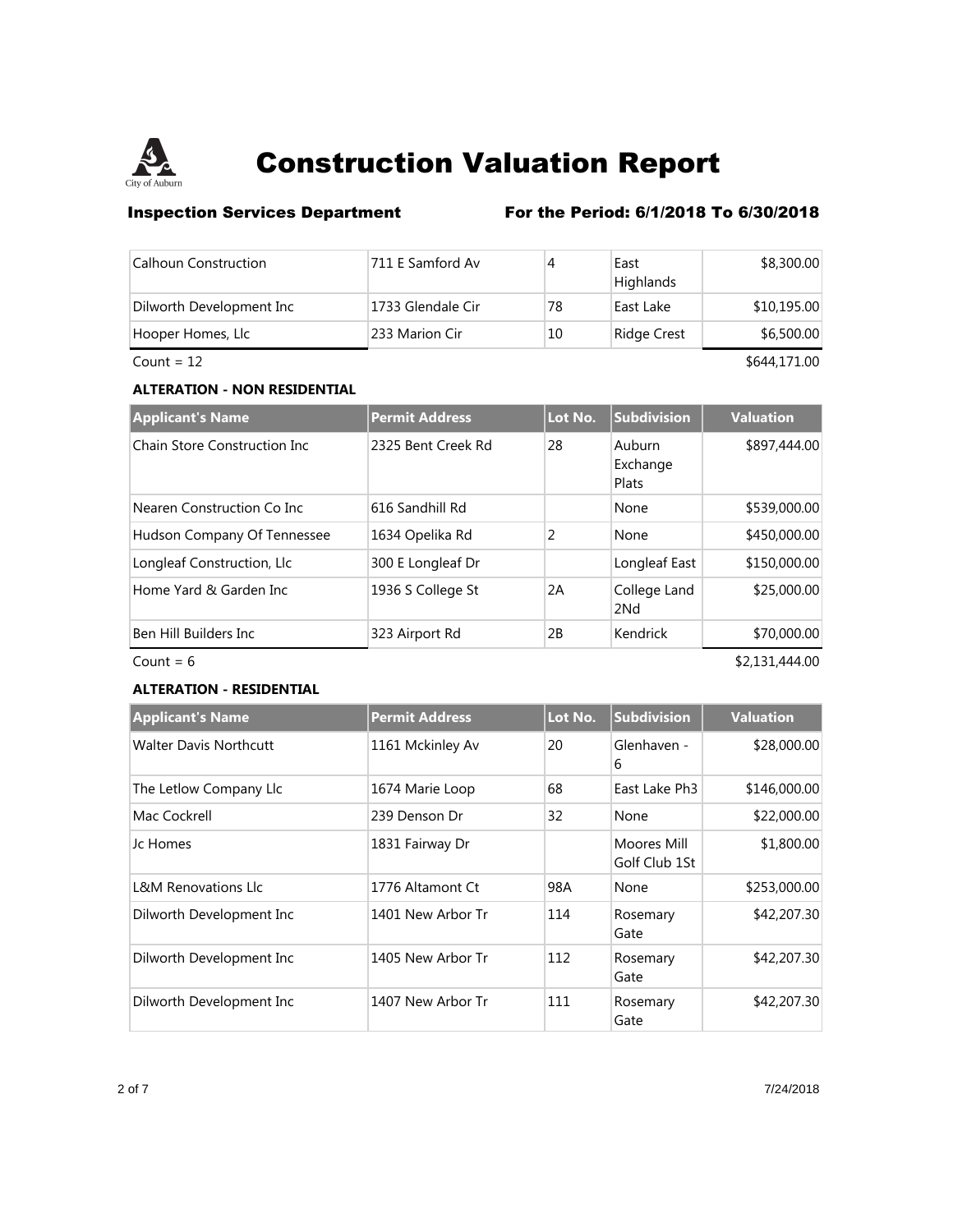

## **Inspection Services Department** For the Period: 6/1/2018 To 6/30/2018

| Dilworth Development Inc    | 1409 New Arbor Tr    | 110          | Rosemary<br>Gate             | \$42,207.30    |
|-----------------------------|----------------------|--------------|------------------------------|----------------|
| Pythoge, Llc                | 705 Green St         | 11           | University<br>Estates Plat 5 | \$50,000.00    |
| Henry Folmar                | 576 Hudson Ter       | 11           | Peaceful -<br>Vista          | \$15,000.00    |
| Dilworth Development Inc    | 1413 New Arbor Tr    | 108          | Rosemary<br>Gate             | \$42,207.30    |
| Schumacher Homes Llc        | 650 Longwood Cir     | $72 - A$     | <b>Twin Creeks</b><br>3Rd    | \$200,000.00   |
| J Manifold Construction Llc | 1160 E University Dr | $\mathbf{1}$ | University<br>Estates Plat 4 | \$69,000.00    |
| Real Life Builders Llc      | 477 Cary Dr          | 9            | Cary Woods                   | \$65,000.00    |
| Auburn Framing              | 1704 Alex Av         | 28           | East Lake                    | \$25,000.00    |
| <b>Michael Marks</b>        | 556 Heard Av         | 33           | Heard                        | \$500.00       |
| Count = $17$                |                      |              |                              | \$1,086,336.50 |

### **AMUSEMENT/SOCIAL/RECREATIO NAL**

| <b>Applicant's Name</b>       | <b>Permit Address</b> | Lot No.        | <b>Subdivision</b>                     | <b>Valuation</b> |
|-------------------------------|-----------------------|----------------|----------------------------------------|------------------|
| The Backyard Experience, Inc. | 1725 Altamont Ct      | 84             | Moores Mill<br>Golf Club 4Th<br>$Ph-B$ | \$77,750.00      |
| The Backyard Experience, Inc. | 1733 Glendale Cir     | 78             | East Lake                              | \$55,000.00      |
| English Pool Company          | 3226 Hamilton Rd      | $\overline{A}$ | Turnham                                | \$65,000.00      |
| Southeast Pool Builders       | 2191 Morgan Dr        | 104            | Morgan<br>Woods                        | \$22,000.00      |
| Southeast Pool Builders       | 1908 Preserve Dr      | 44             | Preserve -<br>Phase 1A,<br>The         | \$28,000.00      |
| <b>Blue Haven Pools</b>       | 673 Cotswold Way      | 119            | Cotswolds<br>Phase 1-D,<br>The         | \$57,000.00      |
| <b>Blue Haven Pools</b>       | 2299 Oxford Ct        | 338            | Asheton<br>Lakes 7Th                   | \$49,000.00      |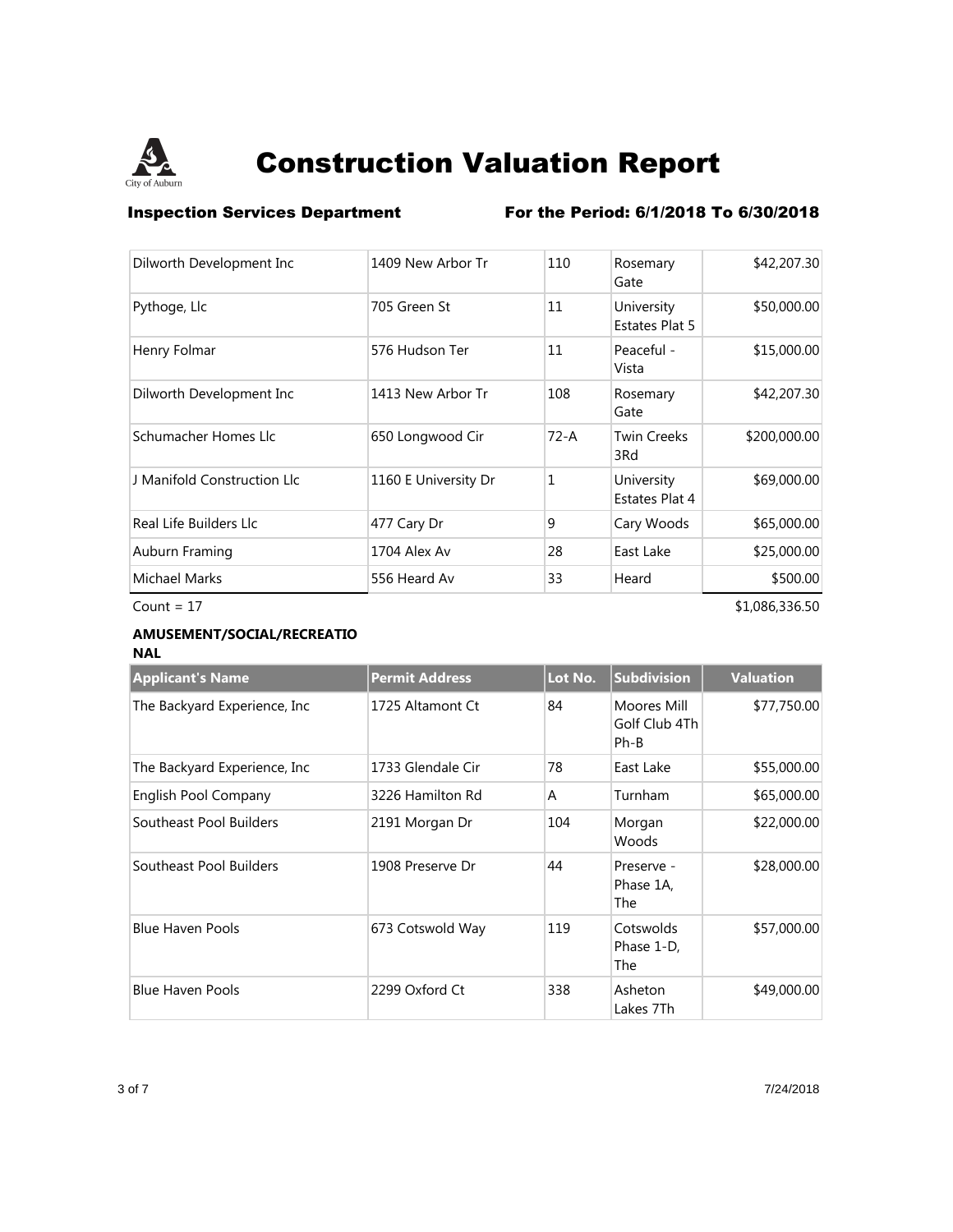

## **Inspection Services Department** For the Period: 6/1/2018 To 6/30/2018

| <b>Blue Haven Pools</b>                 | 3299 Cannon Ln        | 1       | Biltmore           | \$33,000.00      |
|-----------------------------------------|-----------------------|---------|--------------------|------------------|
| Count = $8$                             |                       |         |                    | \$386,750.00     |
| OFFICE/BANK/PROFESSIONAL                |                       |         |                    |                  |
| <b>Applicant's Name</b>                 | <b>Permit Address</b> | Lot No. | Subdivision        | <b>Valuation</b> |
| Cam Builders                            | 1780 Opelika Rd       |         | Commerce<br>Centre | \$1,104,953.36   |
| Count = $1$                             |                       |         |                    | \$1,104,953.36   |
| <b>ROOFING - NON RESIDENTIAL</b>        |                       |         |                    |                  |
| <b>Applicant's Name</b>                 | <b>Permit Address</b> | Lot No. | Subdivision        | <b>Valuation</b> |
| Alabama Roofing & Sheet Metal Co<br>Inc | 1501 W Samford Av     |         | None               | \$293,000.00     |
| Superior Roofing 201843                 | 543 Wrights Mill Rd   |         | None               | \$9,555.00       |
| Superior Roofing 201843                 | 432 E University Dr   |         | None               | \$4,705.00       |
| Roofscapes Inc                          | 341 N College St      |         | None               | \$5,800.00       |
| Count = $4$                             |                       |         |                    | \$313,060.00     |
| <b>ROOFING - RESIDENTIAL</b>            |                       |         |                    |                  |
| <b>Applicant's Name</b>                 | <b>Permit Address</b> | Lot No. | Subdivision        | <b>Valuation</b> |
| The Roof Group, Llc                     | 1311 Owens Rd         |         | None               | \$8,550.00       |
| <b>Mccrory Contracting</b>              | 850 Annabrook Dr      |         | None               | \$7,800.00       |
| <b>Mccrory Contracting</b>              | 873 Annabrook Dr      |         | None               | \$9,100.00       |
| Superior Roofing                        | 399 Singleton St      |         | None               | \$7,265.00       |
| Superior Roofing                        | 1029 Annalue Dr       |         | None               | \$6,460.00       |
| <b>Superior Roofing</b>                 | 1625 E University Dr  |         | None               | \$19,200.00      |

Superior Roofing 201843 1946 Sequoia Dr None \$13,100.00 Yellowhammer Roofing, Inc 1335 Kurt Cir None None \$8,787.36 Superior Roofing 201843 576 Hudson Ter None None \$3,965.00 Superior Roofing 201843 1023 Alan Av None None \$4,220.00 Superior Roofing 201843 479 Arnell Ln None \$10,205.00 Superior Roofing 201843 101 S Ross St None 101 S Ross St None \$10,740.00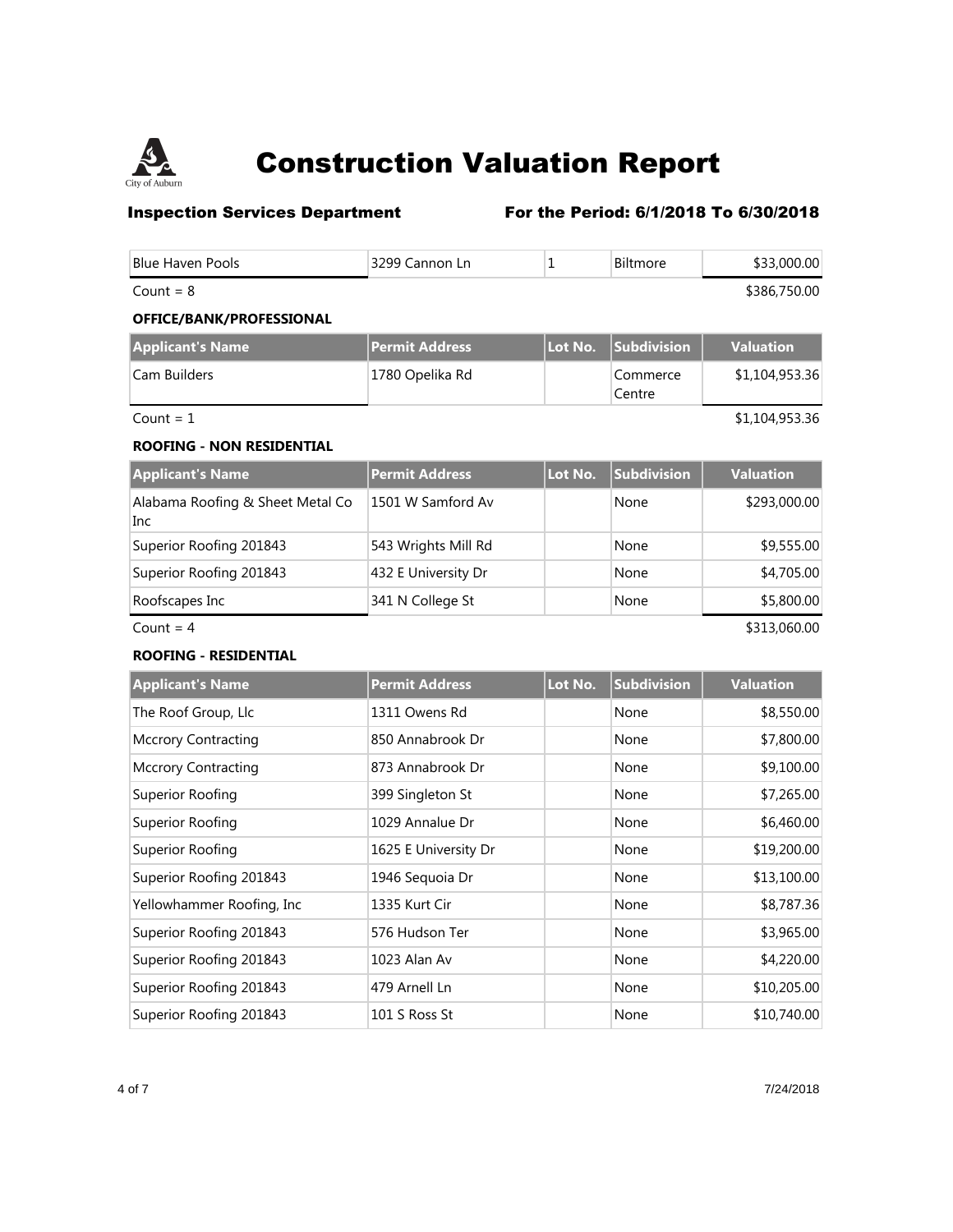

## **Inspection Services Department** For the Period: 6/1/2018 To 6/30/2018

| Superior Roofing 201843                  | 111 S Ross St          | None | \$10,740.00 |
|------------------------------------------|------------------------|------|-------------|
| Triple B Construction                    | 2132 Canary Dr         | None | \$10,586.10 |
| Roofs R Us Roofing Company               | 623 Hazelwood Ct       | None | \$6,600.00  |
| Superior Roofing 201843                  | 936 N College St       | None | \$16,820.00 |
| Superior Roofing 201843                  | 309 Kimberly Dr        | None | \$6,745.00  |
| Superior Roofing 201843                  | 2099 Country Squire Rd | None | \$13,800.00 |
| Southeast Restoration Group-<br>Columbus | 900 Annalue Dr A       | None | \$14,000.00 |

### **SINGLE FAMILY HOUSE - DETACHED**

| <b>Applicant's Name</b>                        | <b>Permit Address</b> | Lot No.     | <b>Subdivision</b>                            | <b>Valuation</b> |
|------------------------------------------------|-----------------------|-------------|-----------------------------------------------|------------------|
| Stephen Ward Culpepper Dba Swc<br>Construction | 301 Solamere Ln       | 168A        | Solamere Ph <sub>3</sub>                      | \$316,088.07     |
| Sims & Company Llc                             | 1502 Alex Av          | 146         | East Lake Ph <sub>2</sub>                     | \$333,057.87     |
| Clayton Properties Dba Harris Doyle<br>Homes   | 1108 Southridge Ct    | 73          | <b>Cypress Point</b><br>At University<br>Club | \$330,455.63     |
| Jimmy Allen Builder                            | 775 Bridlewood Dr     | 11          | Creekwood                                     | \$360,978.61     |
| Ridge Crest Homes, Llc                         | 1549 Club Creek Dr    | $46 - A$    | Yarbrough<br>Farms Ph3                        | \$290,973.02     |
| Ridge Crest Homes, Llc                         | 1559 Club Creek Dr    | 45          | Yarbrough<br>Farms Ph3                        | \$318,120.05     |
| Ridge Crest Homes, Llc                         | 1189 Falls Crest Pl   | 73          | Yarbrough<br>Farms Ph <sub>3</sub>            | \$429,606.44     |
| Hughston Homes Inc                             | 2671 Anderson Ct      | 88          | West<br>Richland                              | \$303,255.00     |
| <b>Toland Construction</b>                     | 2051 Moores Mill Rd B | $1 - B - 1$ | Moores Mill<br>Golf Club 5Th                  | \$347,986.78     |
| <b>Toland Construction</b>                     | 2051 Moores Mill Rd C | $1 - B - 1$ | Moores Mill<br>Golf Club 5Th                  | \$347,986.78     |
| <b>Toland Construction</b>                     | 2051 Moores Mill Rd D | $1 - B - 1$ | Moores Mill<br>Golf Club 5Th                  | \$347,986.78     |

Count = 19 \$188,683.46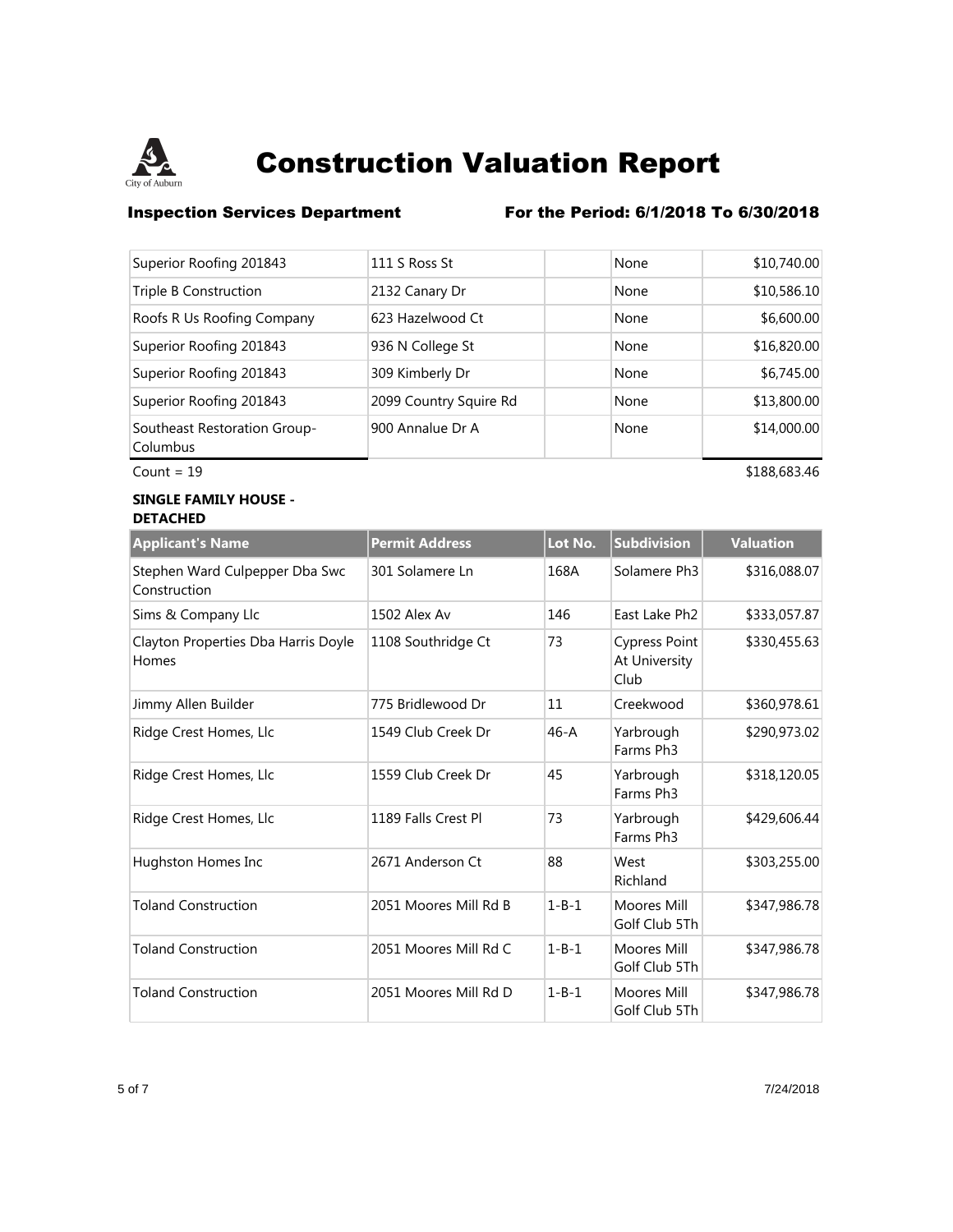

**Inspection Services Department** For the Period: 6/1/2018 To 6/30/2018

| Grayhawk Homes Inc                           | 2043 Felicity Ln      | 140          | Donahue<br>Ridge Ph 3                         | \$270,527.29 |
|----------------------------------------------|-----------------------|--------------|-----------------------------------------------|--------------|
| Clayton Properties Dba Harris Doyle<br>Homes | 1120 Southridge Ct    | 71           | <b>Cypress Point</b><br>At University<br>Club | \$390,717.00 |
| Homestead Residential Inc                    | 2297 Watercrest Dr    | 428          | Asheton<br>Lakes 8Th                          | \$357,667.41 |
| Double Eagle Homes Llc                       | 886 Tulane Rd         | 68           | Shelton<br>Woods No.4                         | \$240,335.46 |
| Hughston Homes Inc                           | 2668 Anderson Ct      | 92           | West<br>Richland                              | \$314,518.55 |
| Hughston Homes Inc                           | 942 West Richland Cir | 43           | West<br>Richland                              | \$306,628.12 |
| Hughston Homes Inc                           | 2655 Anderson Ct      | 84           | West<br>Richland                              | \$306,628.12 |
| Hughston Homes Inc                           | 907 Dunkirk Cir       | 159          | East Richland                                 | \$291,329.77 |
| Hughston Homes Inc                           | 905 Dunkirk Cir       | 160          | East Richland                                 | \$258,778.31 |
| Hughston Homes Inc                           | 904 Dunkirk Cir       | 164          | East Richland                                 | \$292,907.45 |
| Hughston Homes Inc                           | 906 Dunkirk Cir       | 165          | East Richland                                 | \$291,080.77 |
| Harper Homes Inc                             | 504 Merimont Blvd     | 5            | Asheton<br>Lakes Phase<br>3A                  | \$351,768.73 |
| Harper Homes Inc                             | 510 Merimont Blvd     | 4            | Asheton<br>Lakes Phase<br>3A                  | \$331,168.56 |
| <b>Toland Construction</b>                   | 2391 Rutland Rd       | 247          | Mimms Trail                                   | \$272,613.93 |
| Hayley - Freeman Construction                | 1157 Runningvine Ln   | 2            | Stoker<br>Estates                             | \$180,000.00 |
| Hayley - Freeman Construction                | 1133 Runningvine Ln   | 7            | Stoker<br><b>Estates</b>                      | \$180,000.00 |
| Stone Martin Builders Llc                    | 207 Blasted Rock Rd   | 15           | <b>Tuscany Hills</b><br>Phase 5               | \$225,136.87 |
| Stone Martin Builders Llc                    | 200 Blasted Rock Rd   | $\mathbf{1}$ | <b>Tuscany Hills</b><br>Phase 5               | \$257,075.36 |
| Stone Martin Builders Llc                    | 306 Shot Rock Ct      | 7            | Tuscany Hills<br>Phase 5                      | \$242,583.36 |